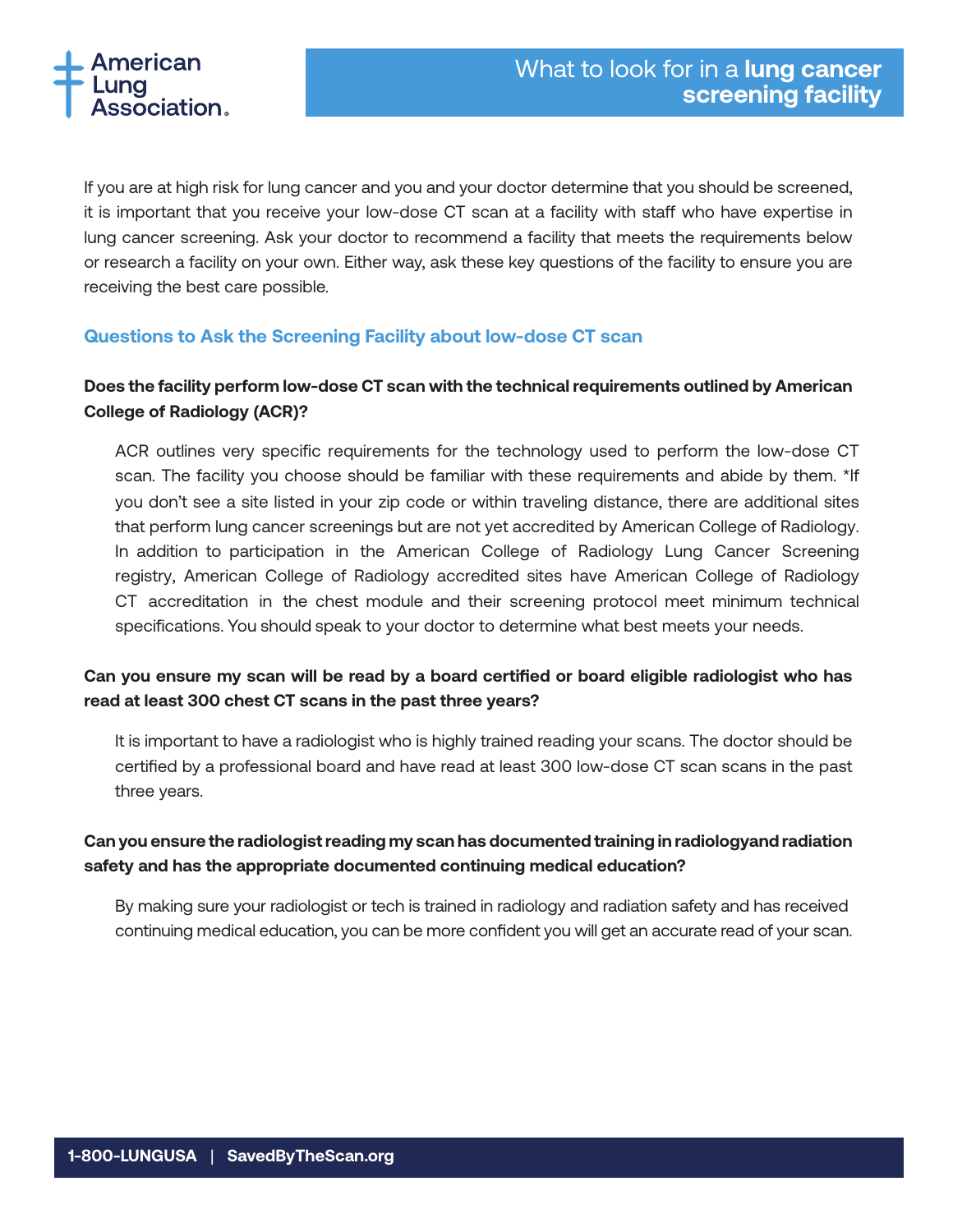

### **Questions to Ask about Communication**

# **Will a doctor at your facility work with me to review all of the risks and benefits of lung cancer screening to help me decide if it is right for me?**

When you clearly understand the risks and benefits of low-dose CT scan, you can work with your doctor to make the best decision for you.

## **Will a trained healthcare professional clearly explain my results and help me determine next steps?**

A trained healthcare professional at the facility or your doctor should take the time to explain the results to you and what they mean.

Notes:  $\overline{\phantom{0}}$ 

## **Questions to Ask about Services and Coverage**

#### **Can you tell me if my insurance covers this scan and about any other costs I might incur?**

The facility staff should tell you if it is part of your insurance plan's network, exactly what your insurance plan covers and if you can expect any out-of- pocket costs for the actual scan, or other fees such as follow-up procedures or facility fees. You should double check this information with your insurance company and use the [Insurance Checklist](http://www.lung.org/lung-health-and-diseases/lung-disease-lookup/lung-cancer/diagnosing-and-treating/insurance-checklist.html) to know what questions to ask.